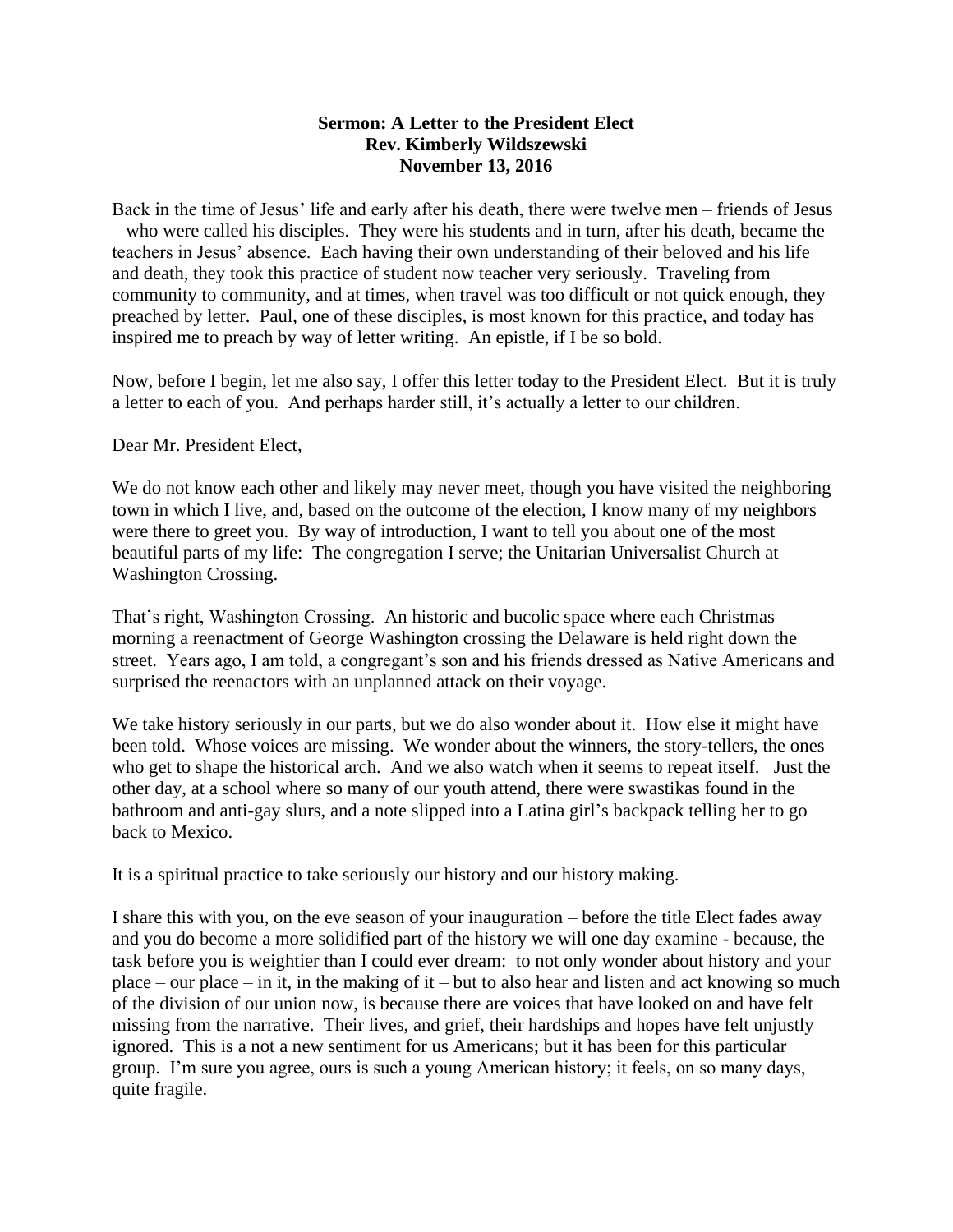But back to the church I serve --- Each Sunday we call our children to the front of the sanctuary near the pulpit. It's a symbolic act of shared participation as much as it is a ritual of appreciation. These little bodies that grow with curiosity and then audacity; affection but then also protection as they age. They keep us grounded in what we all once were – and then, just in their presence, just in their bravery to travel the long aisle from their caregivers to the pulpit, encourage us to live by more than thought or word for their future.

I've been thinking about these little ones lately. Mr. President Elect, there is one child who, in my three years, hasn't missed a Sunday to run full force toward me and into my arms. No matter how much heavier she is these days, or taller, or too old – no matter if it is before church starts or five minutes in – her dive into her minister's arms takes my breath away some days.

You see, you will appreciate as a leader and as someone who will represent much more than only your particular personhood, the mountain climb of progress in this moment of affection: a child uninhibitedly climbing the stairs to where the pulpit is. Sacred ground and an intentional elevation from the people in so many other places. And there I sit, a lesbian robed in clerics and with a stole that speaks to a recognized calling to lead the spirit and witness the lives of those I serve … Well, as I said, from the visual, I imagine you can appreciate how far we've come – for women and folks who aren't straight; for the children who embrace them and in turn learn they will – without condition – be embraced.

There are other children here too, of course. One child is a fierce growing girl who promised to make me a dress – with what on it, I asked? She looked at me, considered, lots of red sequins. After learning of when women could vote in Religious Education last week, it was her mom, not our curriculum, that had to reteach this lesson - for it was only white women who could vote; women like her mom, like her one day, couldn't vote for another 40 years.

You see, even in this intentional faith, there are still uncritical assumptions we make into declarations. I know you can appreciate the power in this. There is such power when we teach with confidence and forget our context.

And I have to tell you, because I think we will share this moment -- when I saw that the correction had to be made  $- I$  was so embarrassed! But also so grateful. It's taken me many years to find appreciation in humility and the vulnerability of learning in public. My heart knows I don't do it well the majority of the time, if I'm being honest. It's good for all of us in leadership to have models in this work, you know.

Next week I'll dedicate and bless two children whose names represent the Buddhist teachings their parents cherish. And the week before last I was reminded to include Diwali in the prayer so as to speak to another family's traditions. And it's not just the children, mind you, though it does always come back to them. We've got these teachers who, when a child can't sit still in class, they teach the lesson by walking laps with them and asking questions about our Principles, about community, about relationships and the holy. We try, so hard, not just to honor but to create an environment, in which any of us can feel whole. I realize now I haven't said this yet, Unitarianism, Universalism and Unitarian Universalism is a direct response to the founding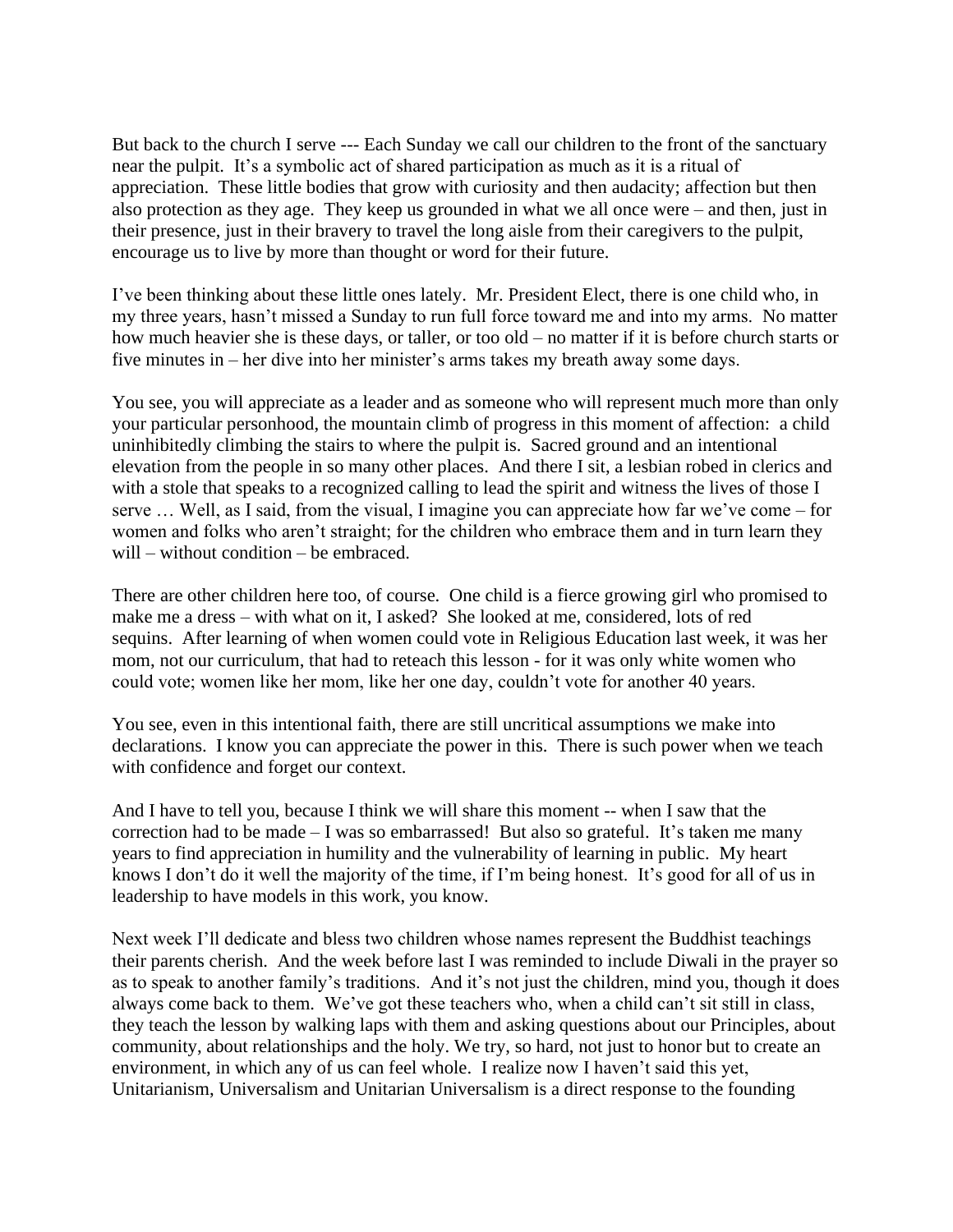principles of our country. I suppose, in many ways, I shall look to you in the coming years, to build with you this more perfect union.

I worry about the children, though. Not any one of them for any one reason but mostly because of baseball. And pancakes. And tired parents and nap schedules and also how all the statistics say the culture of places like this – one of the most beautiful parts of my life – is in decline.

This is the place in which we learn to be brave and kind. It's the place where imprinting happens and we know there is somewhere in the world that will take us back again and again when we're feeling lost. You should have seen this place the other night. Singing together from the heart; lighting candles and writing notes of gratitude on the walls.

People wonder what Unitarian Universalists worship but I didn't that night. It's as the Apostle Paul wrote, "you may have nothing, but you possess everything." All we had was colored pencils and used candles. We sang a cappella and had only a few lights on. Our most powerful tool that night was our breath.

We didn't possess much but this place held everything  $-$  just as it always does: like my colleague, the Rev. Robin Bartlett has said of her congregation, "Imperfect people and untrained volunteers, and some pretty old classrooms, and state of the art nothing. It holds you… and it holds these other beloved people who are your people, and it welcomes all. It brings a random assortment of interesting and different and tough and ragtag folks together so that we might learn to love one another better. … It defines success with words like "forgiveness" and "love" and "welcome," instead of with words like A+ or "home run" or perfect."

"Church takes patience and hard work, and it's boring sometimes. Just like life. But it contains a group of people inside of it who seek to make themselves and the world better with kindness and stillness and strength – the kind of strength that requires softness and open-heartedness, not the hard body you get from lifting weights at the gym strength. And this kind of open-hearted, soft strength isn't' always valued in very many places anymore, but it's the most important kind of strength there is. And it matters. It matters so much. We have nothing, and possess everything."

Mr. President Elect, I share with you in the safety of this letter that I am afraid. I am afraid that on some days my strength feels weak or of the wrong kind. That anger has taken the place of softness and that the success I value – in forgiveness and love – feels like more work than ever before. I want to be better than the version of who I am today for our children. For my child who may one day walk into the bathroom and see his parents spoken of in those derogatory terms; or be reminded of his cousin's ancestry in the threat of the swastika; or who simply may wonder if kindness is the right kind of strength.

I don't really know what to do about this right now. Other than maybe be with my people in the ways that we worship. Be reminded of who and how I want to be and put all of my open heart into opening hearts (including my own). I hope that you will help me. And help us. I pray that your own stories of history and hope, of children and of wondering what to worship, will guide